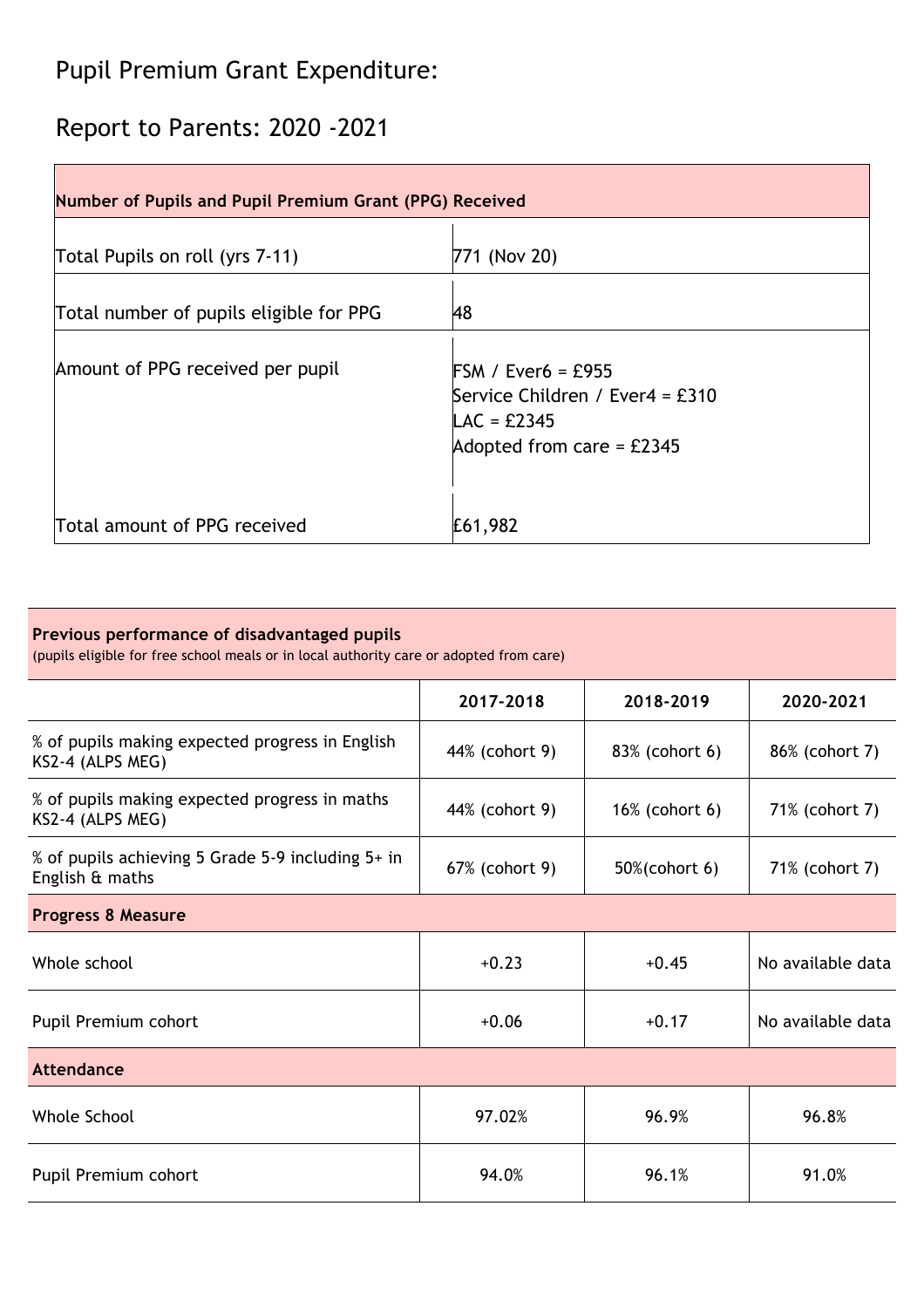#### **Support Provided 2020-2021**

- Mentor / LSP support for targeted students.
- Subsidised and free of charge trips, educational visits and retreats.
- Subsidised and free of charge music tuition.
- Staffing costs for coordination of the pupil premium grant.
- Subsidised transport costs.
- Provision of uniform and PE/ sports kit
- Practical subject consumables
- Subsidised study club
- Textbooks and revision guides
- DT Contributions
- Provisions of lockers in school
- Summer School contributions
- CSE / PHSE support
- Sports equipment
- Literacy support / development programme
- ICT equipment
- Data / Wifi home access

## **Measuring the Impact of PPG Spending**

**Possible Areas for Expenditure Focus from 2018-2019 report:**

- Focus on maths progress
- Increased use of student voice
- Continued intervention at KS3 and KS4
- Continued targeted pastoral and academic mentoring for PP cohort.
- Targeted work to raise aspirations
- Continued provision for individual needs
- Increased monitoring and increased awareness of destinations and pathways post 16.

The college tracks the progress of each pupil throughout the year: PP student progress is tracked as a group and individually.

All members of teaching staff have access to the tracking data for all pupils.

#### **At Key Stage 3: Years 7/8: 19 students eligible for PP**

15/19 students made expected progress or better across the Key Stage in English.

19/19 students made expected progress or better across the Key Stage in maths.

## **At Key Stage 3: Year 9: 8 students eligible for PP**

8/8 students made expected progress or better across the key stage in English 6/8 students made expected progress or better across the key stage in maths

## **At Key Stage 4: Year 11: 7 students eligible for PP**

6/7 students achieved their minimum expected grade in English (ALPS MEG)

- 5/7 students achieved their minimum expected grade in maths (ALPS MEG)
- 6/7 students achieved a good pass (5-9) in English

5/7 students achieved a good pass (5-9) in maths.

5/7 students achieved a good pass (5-9) in English and maths